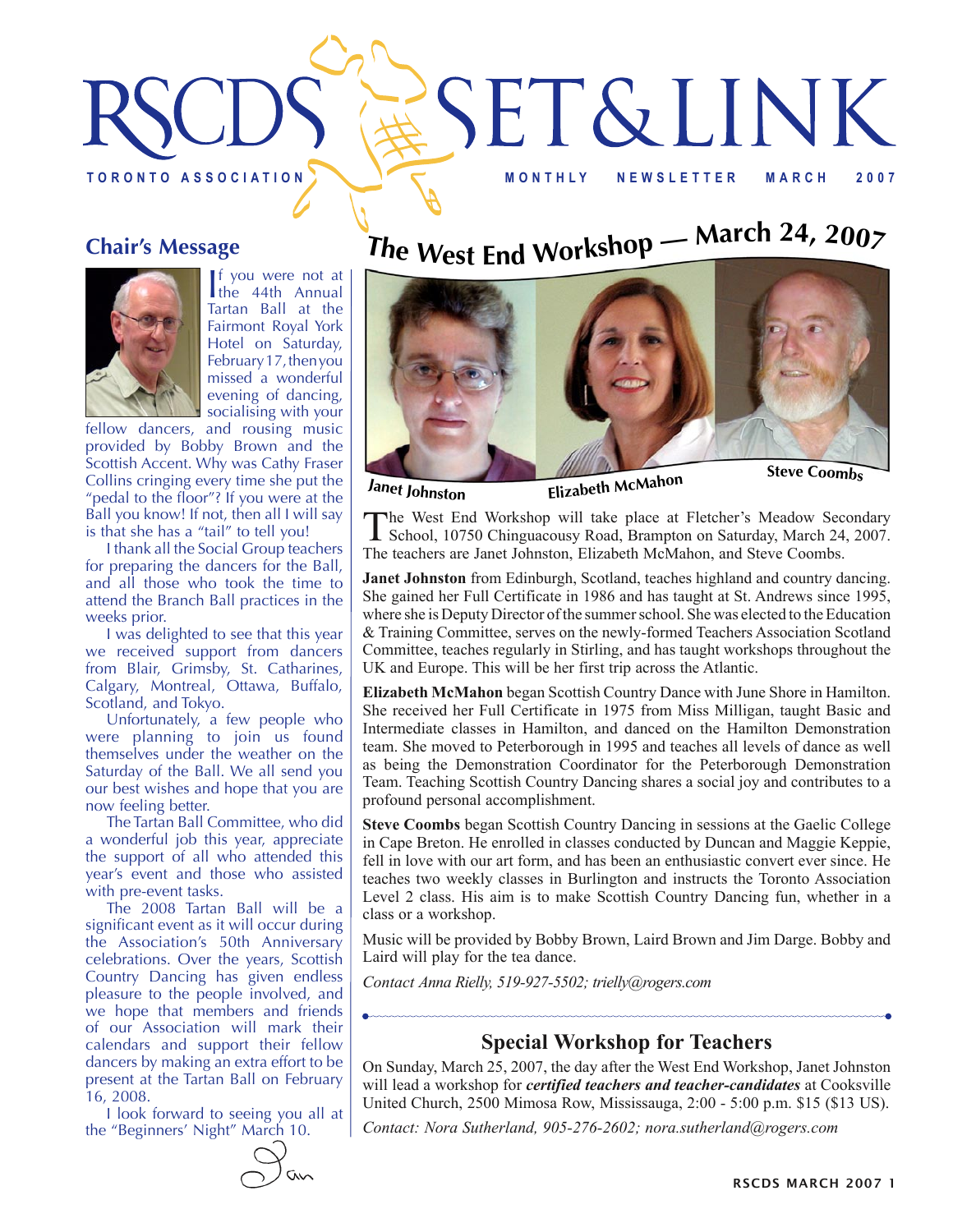## **April Monthly Dance Calvin's 50<sup>th</sup> Anniversary**<br> **A** Il Calvin dancers, former Calvin

| Date:<br>Time:<br>Place:<br>Music:<br>Hosts:  | Saturday, April 14, 2007<br>8:00 p.m. - 10:30 p.m.<br>Hodgson Sr. Public School (Please note change in location.)<br>282 Davisville Ave. (Davisville & Mount Pleasant)<br>Bobby Brown & The Scottish Accent<br>Fallingbrook • Erin Mills (Friday) • Midtown<br>Please note that Hodgson School has a no-nut policy. |                |                   |  |
|-----------------------------------------------|---------------------------------------------------------------------------------------------------------------------------------------------------------------------------------------------------------------------------------------------------------------------------------------------------------------------|----------------|-------------------|--|
| The $Isle*$<br>The Clansman                   |                                                                                                                                                                                                                                                                                                                     | 8x32           | (Gr/15)           |  |
|                                               |                                                                                                                                                                                                                                                                                                                     | 8x32R          | (32/8)            |  |
| I Canna Buckle To                             |                                                                                                                                                                                                                                                                                                                     | 8x32S          | (24/7)            |  |
| The Blooms of Bon Accord                      |                                                                                                                                                                                                                                                                                                                     | 4x32R<br>8x32S | (Drewry<br>(43/2) |  |
| Celebration Strathspey                        |                                                                                                                                                                                                                                                                                                                     |                |                   |  |
| The White Heather Jig<br>(Cosh)<br>4x40       |                                                                                                                                                                                                                                                                                                                     |                |                   |  |
| <b>INTERVAL</b>                               |                                                                                                                                                                                                                                                                                                                     |                |                   |  |
| The Gilly Flower                              |                                                                                                                                                                                                                                                                                                                     | 8x32           | (36/8)            |  |
| Glasgow Country Dance                         |                                                                                                                                                                                                                                                                                                                     | 8x32M          | (23/6)            |  |
| The Dancers Wedding                           |                                                                                                                                                                                                                                                                                                                     | 8x32R          | (41/3)            |  |
| Major lan Stewart                             |                                                                                                                                                                                                                                                                                                                     | 8x32           | (35/4)            |  |
| Alltshellach                                  |                                                                                                                                                                                                                                                                                                                     | 6x32S          | (23/2)            |  |
| The Reel of the Royal Scots*<br><b>EXTRAS</b> |                                                                                                                                                                                                                                                                                                                     | 8x32R          | (Leaflet)         |  |
| Haste to the Wedding                          |                                                                                                                                                                                                                                                                                                                     | 6x32           | (25/6)            |  |
| Fight about the Fireside                      |                                                                                                                                                                                                                                                                                                                     | 8x32R          | (1/10)            |  |
| *Dances which will be briefed only.           |                                                                                                                                                                                                                                                                                                                     |                |                   |  |

#### **Beginners' Night at the March Monthly Dance (Mar 10)**

| Members: \$20               | Non-members: \$25 Spectators: \$3.25                           |  |
|-----------------------------|----------------------------------------------------------------|--|
|                             | Level 1 Association Class Members: \$3.25 Youth: 18-25: \$3.25 |  |
| Children under 18 yrs: free |                                                                |  |

### **Festival of Dance**



#### *"Dance with your soul"* **(Jean Milligan)**

In the tradition of "Gala Day," Toronto is reviving<br>the "Festival of Dance" for our social groups and the "Festival of Dance" for our social groups and Association classes to demonstrate a dance of their choice. All groups select and demonstrate a favourite dance using as many sets on the floor as they wish, but they must keep to one dance and fit the time limitation.

Until the 1980s, Gala Day locations were shared among Toronto, Hamilton, and London with dancers from Southern Ontario and beyond participating. Gala Day was designed to encourage dancers to dance to the best of their ability and to gain enjoyment from a well

executed dance. All levels, from beginners to advanced demonstration teams participated, providing entertainment to those who watched and encouraging dancers to aspire to higher levels.

 The Festival of Dance is intended to show what each class can achieve and to kindle enthusiasm and infuse dancers with "The Spirit of the Dance." Come and join us – Scottish Country Dancing needs you. Contact Deirdre MacCuish Bark, barkd@rogers.com 905-822-1707.

**Festival of Dance • May 5, 2007 • 1:00 - 5:00 p.m. at St. Leonard's Anglican Church, 25 Wanless Ave., Toronto** *Deirdre MacCuish Bark* 

All Calvin dancers, former Calvin<br>dancers, and associated Calvin dancers are invited to join the Calvin SCD Group as we celebrate our historic 50th anniversary with an endof-season dance night.

**May 8, 2007 7:30 - 9:30 p.m. Calvin Presbyterian Church Hall 26 Delisle Avenue, Toronto Music by Don Bartlett**

#### *Regular Tuesday evening admission fee*

If you plan to attend, contact one of the following:

- Douglas Smith, 416-481-8471, h.douglas.smith@sympatico.ca
- Isabelle MacPherson, 416-489-0988
- Frances Gray, 416-222-1556, n.gray@sympatico.ca
- Nancy Stokes, 416-425-2195, natisto@sympatico.ca

### **Extension Class**

Extension class at Eastminster begins April 12 and runs for 8 weeks. The class combines Level 1 and Level 2 and the emphasis is on dances from the 2007 Dancing in the Park programme. Cost is \$64 (GST incl.). All are welcome to attend. Eastminster Church is at 310 Danforth, 2 minutes from the Chester subway station.

Thank You, Stooges

The Teacher Candidates extend **L** thanks to the many stooges who dance at Broadlands each Sunday. Without you there would be no class! *The last Sunday for stooging is April 1.*

### **Errata**

From the Feb. issue of *Set & Link:*

- In the learned opinion of a usually reliable source, the photograph published as *Tartan Ball 1968* was actually the 48th Highlanders' Ball of 1967.
- The Children's Festival on March 3 is now a Children's Day. All are welcome. See notice on page 4.
- The Woodglen Scottish Country Tea is on March 31, not March 1.
- The "Land of the Long White Cloud" (otherwise known as New Zealand) is correctly spelled *Aotearoa*.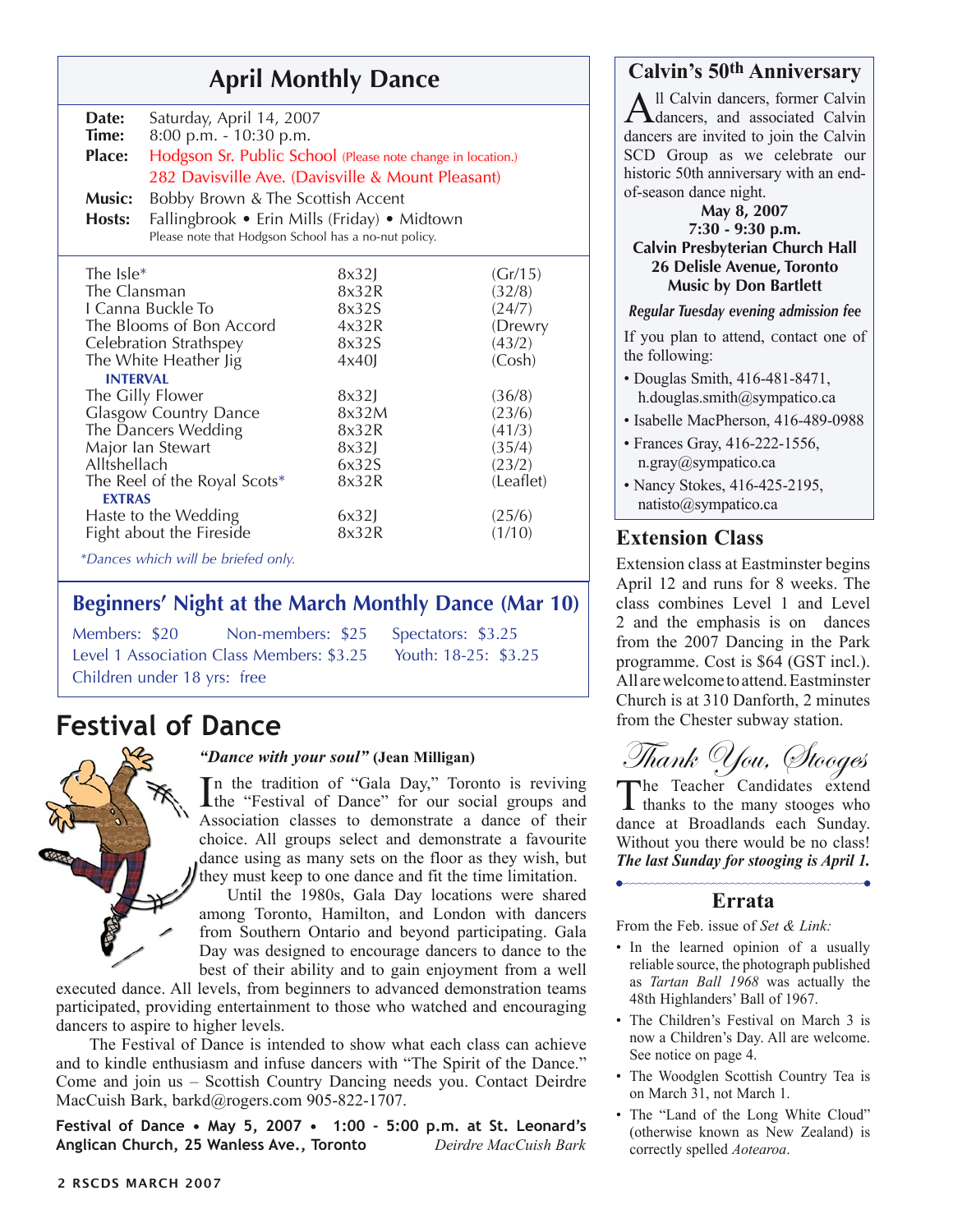#### **Letters to the Editor**



*Margaret and Malcolm McClean are dancers formerly from Toronto, now living in New Zealand. Recently, Margaret asked if 'Set & Link' could be sent to her in New Zealand. She went on to say:*

I have a cousin close by who is a SCDancer so we have been to some dancing with her and her husband. Although it is summer, some of the dancers get together at various houses in the evening to do some dancing outside and then have coffee/tea and goodies. One of the girls I went through nursing training with is also a dancer and lives in the area, so I have been able to do some catching up with her.

We have been doing a little golfing, although I am a beginner so it takes me a long time just to play 9 holes. One of our other pastimes has been archery and we are slowly getting back into that. We have also spent some time at the beach as the weather has been great. Saturday our landlord took us out in his boat so we had fresh scallops for supper.

Hope the Ball went well and everybody enjoyed themselves.

#### \*\*\*\*\*\*\*\*\*\*\*\*\*\*\*\*\*\*\*

*Wilson Nichol, editor of 'The Reel' in London, England, wrote the following (excerpted):*

Thank you for continuing to send 'Set & Link' to the London Branch. We greatly appreciate it! We hope you are enjoying our 'Reel'.

We hope you had a great time in New Zealand although the weather in Dunedin was not up to scratch according to our son who was at the summer School too... We have visited New Zealand frequently

and danced a lot there - what a friendly lot they are!

... Congratulations from the London Branch to the Toronto Branch on reaching their 50th anniversary. This year is our 50th wedding anniversary too. We spent our honeymoon at the St Andrews Summer School. How's that for dedication!

#### \*\*\*\*\*\*\*\*\*\*\*\*\*\*\*\*\*\*\*

*Last issue we printed a picture of the Canadian flag proudly flying from Knox College, Dunedin, NZ. There was brief mention of a 'mock court'. We received a missive from a fellow summer School participant, Lydia Hedge of Halifax:*

I'll have you know that several of us poor Canadians had to PAY for the raising of the Cdn flag!!!! At Mock Court on the Friday, we were all called up in front of the court, but only 3 of us were there. We were to be hanged for SOMEone's treasonous behaviour!!! At the last minute, we were reprieved and made to sing the NZ National Anthem instead - in English AND in Maori!!!!"

*So the real perpetrators of this Canadian coup got away 'scot free'. We apologize to Lydia, Vic, et al who had nothing to do with it!*



*Back row: Ron Bell, Michael Taylor, Ken Adamson, John Holmberg, Rod Comrie Front row: Barbara Taylor, Carole Bell, Evelyn Holmberg, Denise Comrie, Glenna MacDonald*

#### **What's in a name?** *Neidpath Castle*

S you pass through the Royal Burgh of Peebles in the Scottish Borders<br>Region, stop by Neidpath Castle. It is 2 km out of town, overlooking the<br>River Tweed. Region, stop by Neidpath Castle. It is 2 km out of town, overlooking the River Tweed.



As a feature of British History, Neidpath Castle is known by English schoolboys as one of the places that "Cromwell knocked about a bit!" Its history dates to the mid-1200s. It was built by Sir Simon Fraser, centuries before the eponymous Vancouver University was created. Despite Oliver Cromwell's destructive cannon-fire, the castle was rebuilt shortly thereafter. It has long been a busy tourist attraction, although still owned by a Scottish aristocrat, the Earl of Wemyss.

In 1963, a prominent Scottish

Country Dance deviser, Derek Haynes, created *Neidpath Castle* as a lovely three couple strathspey (Book 22). RSCDS mourned Derek's death from cancer in 2005. Other great dances he devised include *The Clansman* and *Miss Gibson's Strathspey. Barry Pipes*



### **Be a Friendly Face**

We are always to make the Toronto

Association a friendly place for all of us and particularly for newcomers and guests. One way to do that at Monthly Dances is to have a few dancers volunteer to make sure that nobody is sitting out through lack of a partner. It is intended that each volunteer only be involved for a few dances at one Monthly Dance of their choice in the year. We will include 'Be a friendly face' on the volunteer section of the 2007-8 Membership Form. Do consider signing up. In the meantime, how about trying it out informally for March and April?

*Jane Robinson, Vice Chair*

#### **Marking our 50th Anniversary**

#### **Last Call...**

#### *for the 50th Anniversary book:*

There's still time to submit your interesting stories, photos, and memorabilia. Contact Judy Williams, 416-924-3658, junit@pathcom.com or Jane Robinson, 416-463-5016, janer1@sympatico.ca

#### *for the 50th Anniversary cookbook:*



The submission deadline is March 10th, 2007. There are some dancers collecting recipes in classes, or bring them to the Monthly Dance. Contact: Theresa Malek

416-535-4447, theresamalek@rogers. com or Theresa Malek, 403 Sunnyside Ave, Toronto, M6R 2S2. The recipe form is also posted on the website, Home Page.

#### **50th Anniversary Celebration and Dance**

*Mark your calendar!*

**September 15, 2007**

Rameses Temple, 3100 Keele St.

**Afternoon:** Social with tea and memorabilia

**Evening:** Dance with Bobby Brown & the Scottish Accent

Tickets go on sale at the March Monthly Dance.